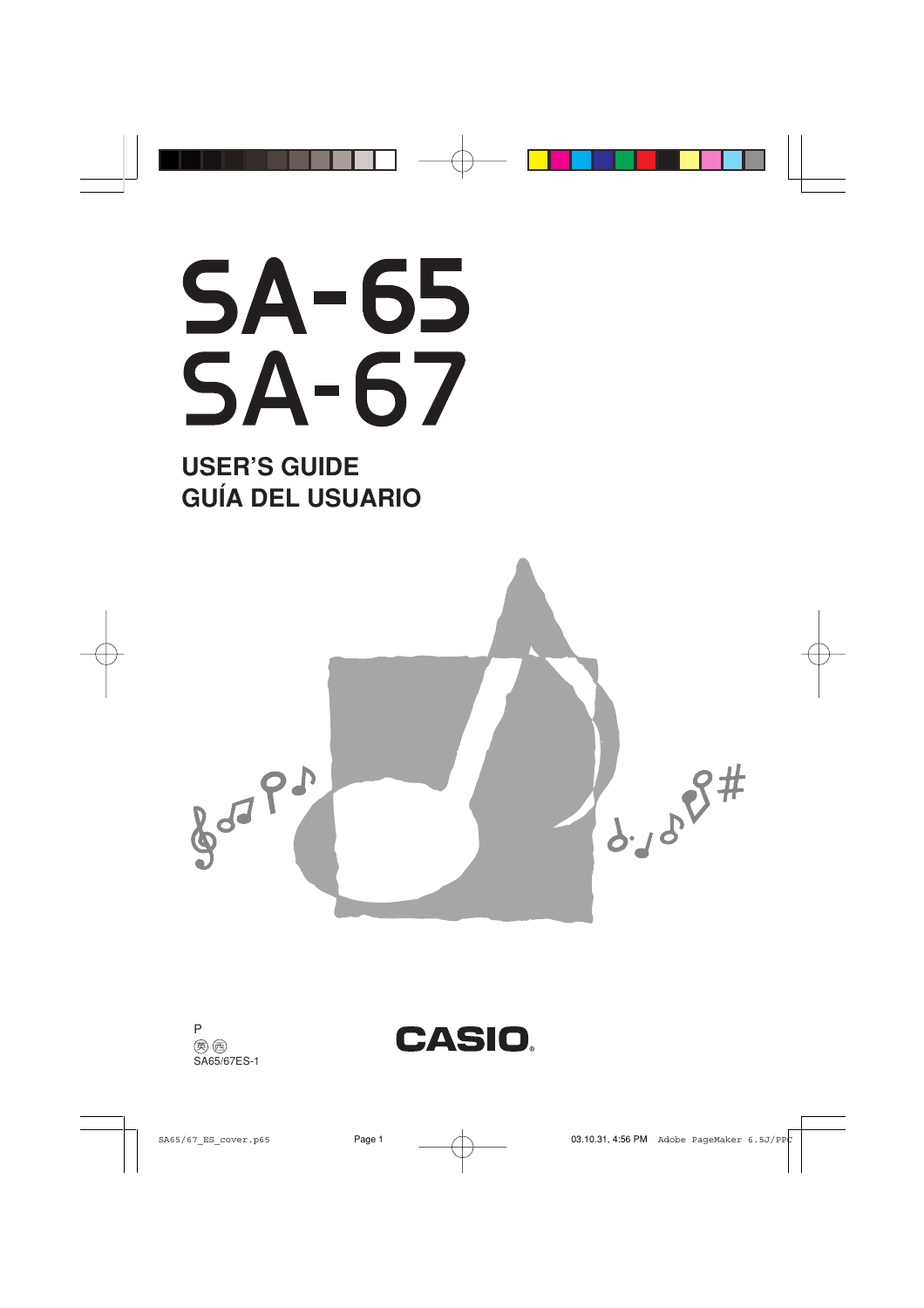Be sure to read this User's Guide and keep it on hand for future reference. Parents or guardians should make sure that young children using this instrument are familiar with the contents of this User's Guide.

GUIDELINES LAID DOWN BY FCC RULES FOR USE OF THE UNIT IN THE U.S.A. (not applicable to other areas)

#### **NOTICE**

This equipment has been tested and found to comply with the limits for a Class B digital device, pursuant to Part 15 of the FCC Rules. These limits are designed to provide reasonable protection against harmful interference in a residential installation. This equipment generates, uses and can radiate radio frequency energy and, if not installed and used in accordance with the instructions, may cause harmful interference to radio communications. However, there is no guarantee that interference will not occur in a particular installation. If this equipment does cause harmful interference to radio or television reception, which can be determined by turning the equipment off and on, the user is encouraged to try to correct the interference by one or more of the following measures:

- Reorient or relocate the receiving antenna.
- Increase the separation between the equipment and receiver.
- Connect the equipment into an outlet on a circuit different from that to which the receiver is connected.
- Consult the dealer or an experienced radio/TV technician for help.

#### **FCC WARNING**

Changes or modifications not expressly approved by the party responsible for compliance could void the user's authority to operate the equipment.

#### **Important Information for Parents!**

Parents should please note the following important information before letting children use this product.

- Before using the optional AD-1 Adaptor to power the unit, be sure to check the AC Adaptor for any damage first. Carefully check the power cord for breakage, cuts, exposed wire and other serious damage. Never let children use an AC adaptor that is seriously damaged.
- Never attempt to recharge batteries.
- Do not use rechargeable batteries.
- Never mix batteries of different types.
- Never mix old batteries with new ones.
- Use only the batteries recommended in this manual or equivalent batteries.
- Always make sure that positive (+) and negative (–) poles are facing correctly as indicated near the battery compartment.
- Remove batteries as soon as they show any sign of going dead.
- Do not short-circuit the battery terminals.
- The product is not intended for children under 3 years.
- Use only CASIO AD-1 adaptor.
- The AC adaptor is not a toy.
- Be sure to disconnect the AC adaptor before cleaning the product.



This mark is valid in the EU countries only. Please keep all information for future reference.



 $SAS/67$  E.p65 **Page 2 Page 2 Page 2 Page 1** 03.10.31, 5:30 PM Adobe PageMaker 6.5J/P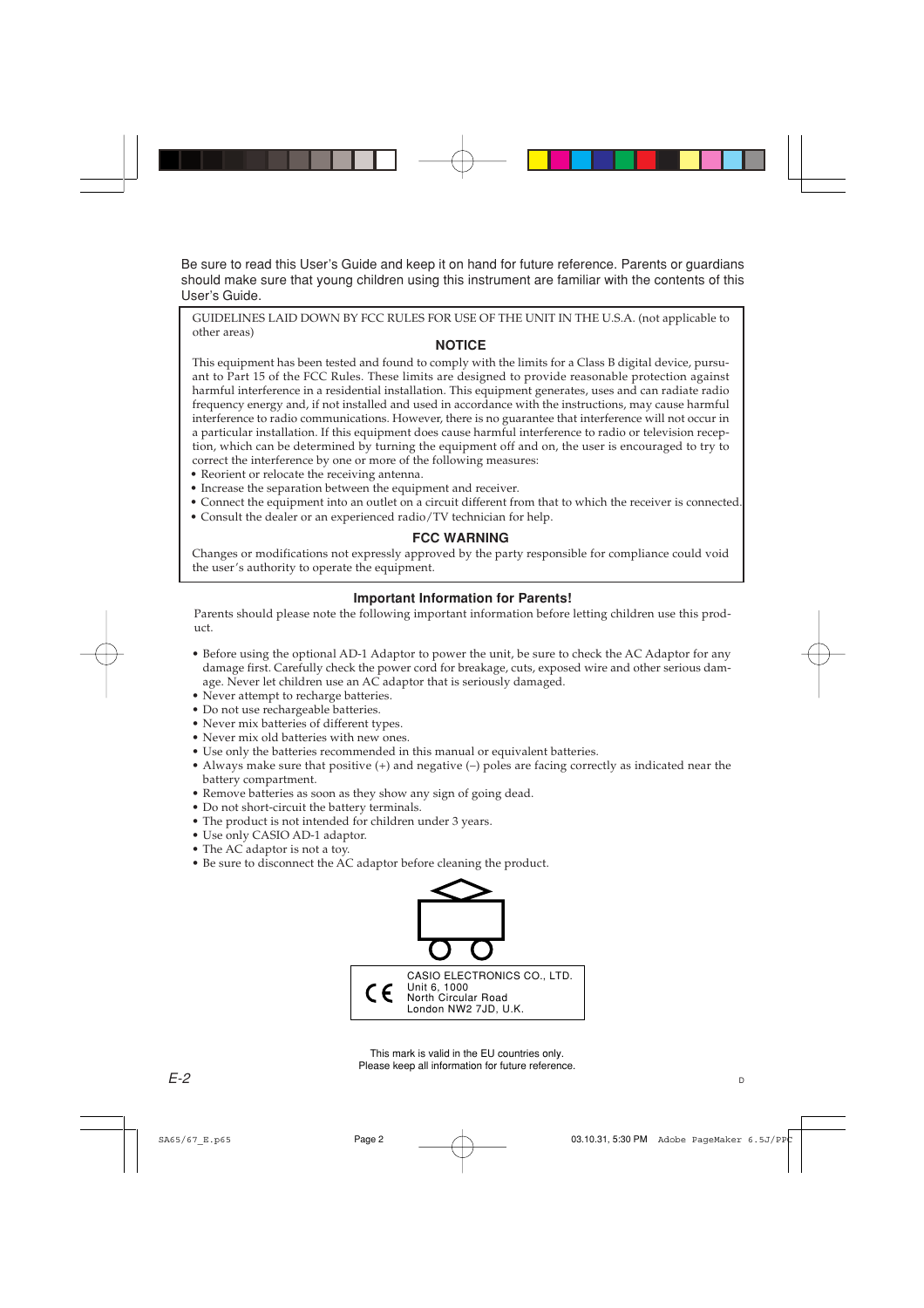

# **Low Batteries**

Any of the symptoms listed below can indicate that battery power is too low. Replace batteries as soon as possible whenever you experience any of the following.

- Dim power indicator
- Low sound volume
- Distorted sound
- Loss of output when playing at loud volume
- Sudden power loss when playing at loud volume
- Sudden output of sound when no keyboard key is pressed
- Output of a tone different from the one that is selected • Incorrect play of patterns or built-in tunes
- Sudden loss of sound output
- Dim display figures
- Dimming of display figures when playing at loud volume

# **Features**

- ❏ *100 built-in tones*
- ❏ *30 built-in rhythm patterns*
- ❏ *10 built-in Song Bank tunes*
- ❏ *Play along with Song Bank tune accompaniments*
- ❏ *Tempo and beat display indicators, plus staff notation of notes played*

### **Contents**

 $SAS/67_E.p65$  Page 3 Page 3 03.10.31, 5:30 PM Adobe PageMaker 6.5J/F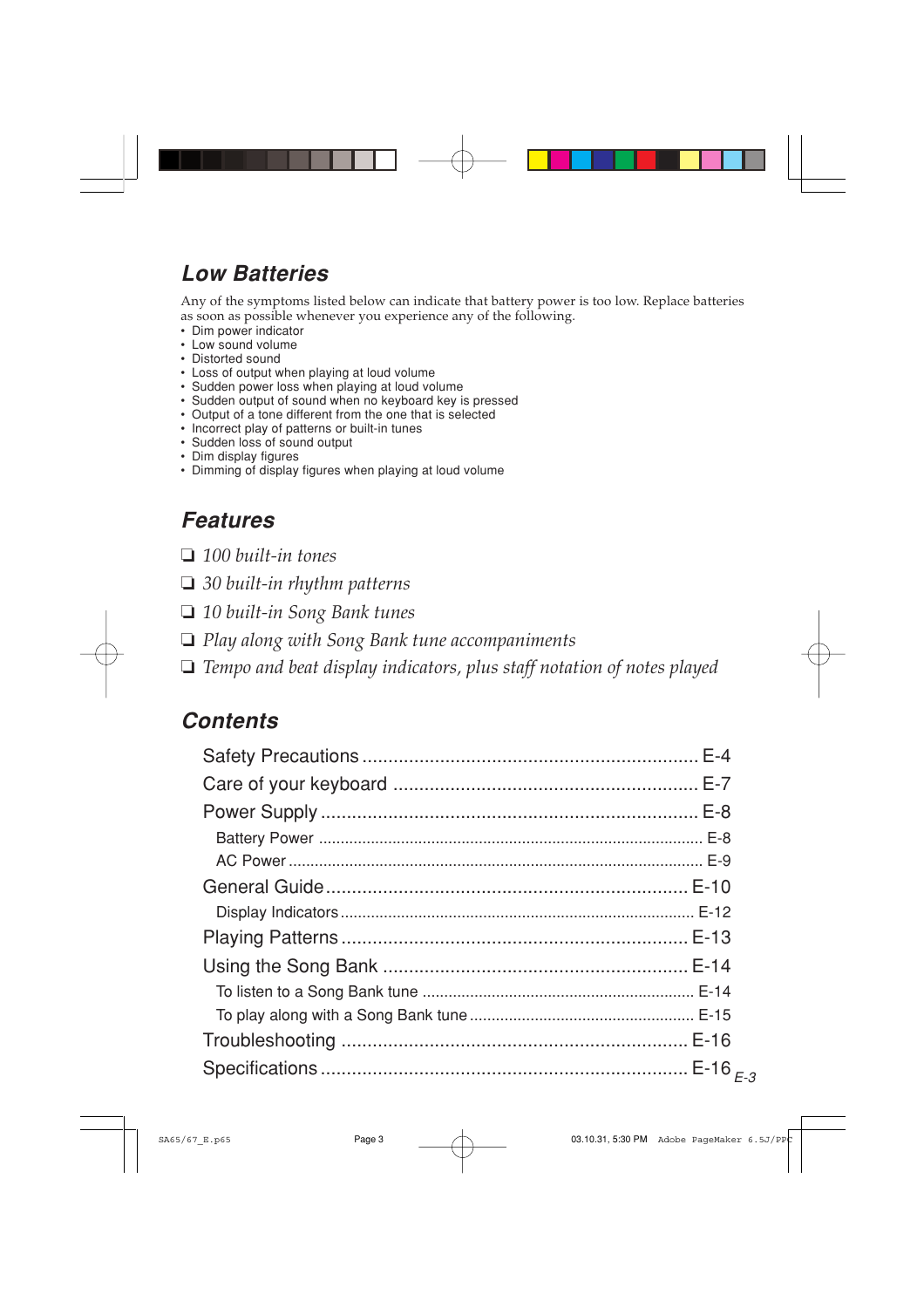# **Safety Precautions**

#### **Symbols**

Various symbols are used in this user's guide and on the product itself to ensure that the product is used safely and correctly, and to prevent injury to the user and other persons as well as damage to property. Those symbols along with their meanings are shown below.

### **DANGER**

This symbol indicates information that, if ignored or applied incorrectly, creates the danger of death or serious personal injury.

# **WARNING**

This indication stipulates matters that have the risk of causing death or serious injury if the product is operated incorrectly while ignoring this indication.

### **CAUTION**

This indication stipulates matters that have the risk of causing injury as well as matters for which there is the likelihood of occurrence of physical damage only if the product is operated incorrectly while ignoring this indication.

#### **Symbol Examples**



This triangle symbol  $(\triangle)$ means that the user should be careful. (The example at left indicates electrical shock caution.)

This circle with a line through it  $(Q)$  means that the indicated action must not be performed. Indications within or nearby this symbol are specifically prohibited. (The example at left indicates that disassembly is prohibited.)



The black dot  $(\bullet)$  means that the indicated action must be performed. Indications within this symbol are actions that are specifically instructed to be performed. (The example at left indicates that the power plug must be unplugged from the electrical socket.)

# $\bigwedge$  DANGER  $\blacksquare$

#### **Alkaline Batteries**

Perform the following steps immediately if fluid leaking from alkaline batteries ever gets into your eyes.

- 1. Do not rub your eyes! Rinse them with water.
- 2. Contact your physician immediately.

Leaving alkaline battery fluid in your eyes can lead to loss of sight.



**Smoke, Strange Odor, Overheating** Continued use of the product while it is emitting smoke, a strange odor, or heat creates the risk of fire and electric shock. Take the following steps immediately.

- 1. Turn off power.
- 2. If you are using the AC adaptor for power, unplug it from the wall outlet.
- 3. Contact your original retailer or an authorized CASIO Service Provider.

#### **AC Adaptor**

Misuse of the AC adaptor creates the risk of fire and electric shock. Always make sure you observe the following precautions.



SA65/67\_E.p65 Page 4 Page 4 03.10.31, 5:30 PM Adobe PageMaker 6.5J/P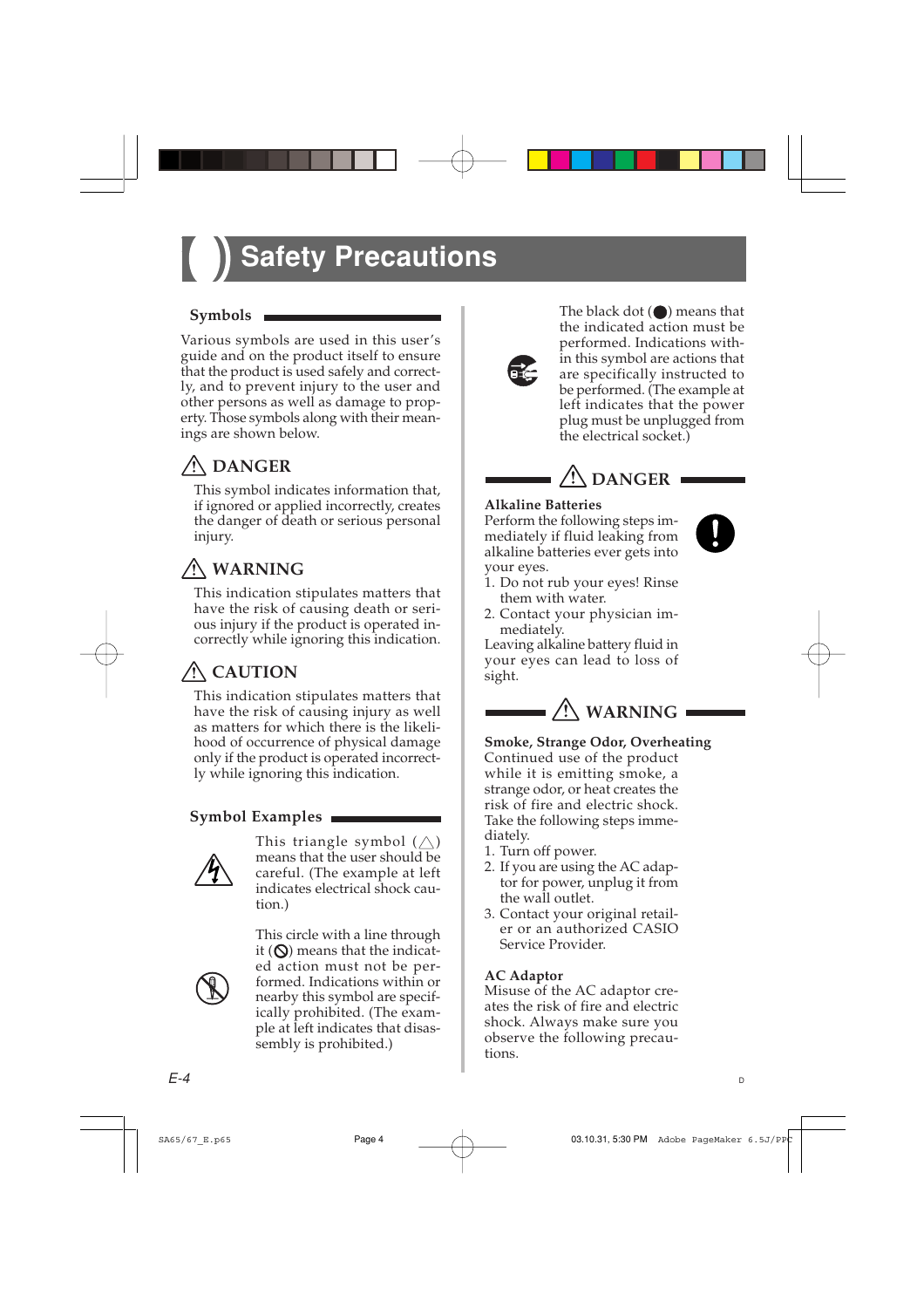- Be sure to use only the AC adaptor that is specified for this product.
- Use only a power source whose voltage is the within the rating marked on the AC adaptor.



outlets and extension cords.

**AC Adaptor** Misuse of the AC adaptor's electric cord can damage or break it, creating the risk of fire and electric shock. Always make sure you observe the following precautions.

- Never place heavy objects on the cord or subject it to heat.
- Never try to modify the cord or subject it to excessive bending.
- Never twist or stretch the cord.
- Should the electric cord or plug become damaged, contact your original retailer or authorized CASIO Service Provider.

**AC Adaptor** Never touch the AC adapter while your hands are wet. Doing so creates the risk of electric shock.

**Batteries** Misuse of batteries can cause them to leak, resulting in damage to nearby objects, or to explode, creating the risk of fire and personal injury. Always make sure you observe the following precautions.

- Never try to take batteries apart or allow them to become shorted.
- Never expose batteries to heat or dispose of them by incineration.
- 



- Do not overload electrical
- Never mix old batteries with new ones.
- Never mix batteries of different types.
- Do not charge the batteries.
- Make sure the positive  $(+)$ and negative  $\overrightarrow{-}$  ends of the batteries are facing correctly.

#### **Do not incinerate the product.**

Never throw the product into fire. Doing so can cause it to explode, creating the risk of fire and personal injury.

#### **Water and Foreign Matter**

Water, other liquids, and foreign matter (such as pieces of metal) getting into the product create the risk of fire and electric shock. Take the following steps immediately.

- 1. Turn off power.
- 2. If you are using the AC adaptor for power, unplug it from the wall outlet.
- 3. Contact your original retailer or an authorized CASIO Service Provider.

#### **Disassembly and Modification**

Never try to take this product apart or modify it in any way. Doing so creates the risk of electric shock, burn injury, or other personal injury. Leave all internal inspection, adjustment, and maintenance up to your original retailer or authorized CA-SIO Service Provider.

#### **Dropping and Impact**

Continued use of this product after it has been damaged by dropping or subjecting it to strong impact creates the risk of fire and electric shock. Take the following steps immediately.









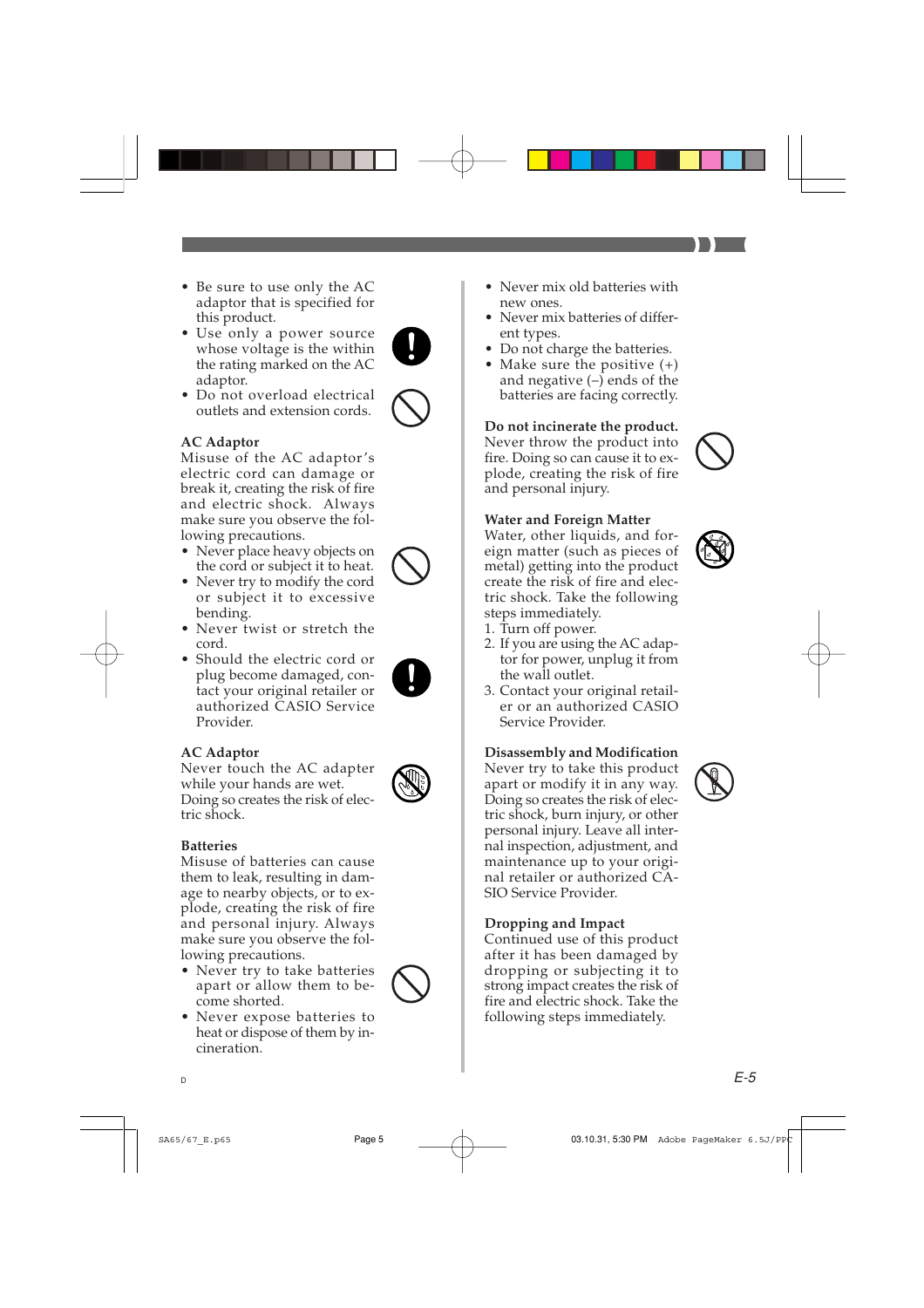- 1. Turn off power.
- 2. If you are using the AC adaptor for power, unplug it from the wall outlet.



3. Contact your original retailer or an authorized CASIO Service Provider.

#### **Plastic Bags**



Never place the plastic bag the product comes in over your head or in your mouth. Doing so creates the risk of suffocation. Particular care concerning this precaution is required where small children are present.

#### **Location**

Avoid locating the product on an unstable stand, on an uneven surface, or any other unstable location. An unstable location can cause the product to fall over, creating the risk of personal injury.

# **CAUTION**

#### **AC Adaptor**

Misuse of the AC adaptor creates the risk of fire and electric shock. Always make sure you observe the following precautions

• Do not locate the electric cord near a stove or other sources of heat.



• Never pull on the cord when unplugging from the electrical outlet. Always grasp the AC adaptor when unplugging.

#### **AC Adaptor**

Misuse of the AC adaptor creates the risk of fire and electric shock. Always make sure you observe the following precautions.



- Insert the AC adaptor into the wall outlet as far as it will go.
- Unplug the AC adaptor from the wall outlet during lightening storms or before leaving on a trip or other longterm absence.
- At least once a year, unplug the AC Adaptor from the wall outlet and wipe away any dust that is built up in the area around the prongs of the plug.

#### **Relocating the Product**

Before relocating the product, always unplug the AC adaptor from the wall outlet. Leaving the AC adaptor plugged in creates the risk of damage to the power cord, fire, and electric shock.

#### **Cleaning**

Before cleaning the product, always unplug the AC adaptor from the wall outlet first. Leaving the AC adaptor plugged in creates the risk of damage to the AC adaptor, fire, and electric shock.

#### **Batteries**

Misuse of batteries can cause them to leak resulting in damage to nearby objects, or to explode, creating the risk of fire and personal injury. Always make sure you observe the following precautions.

- Use only batteries that are specified for use with this product.
- Remove batteries from the product if you do not plan to use it for a long time.









D

E-6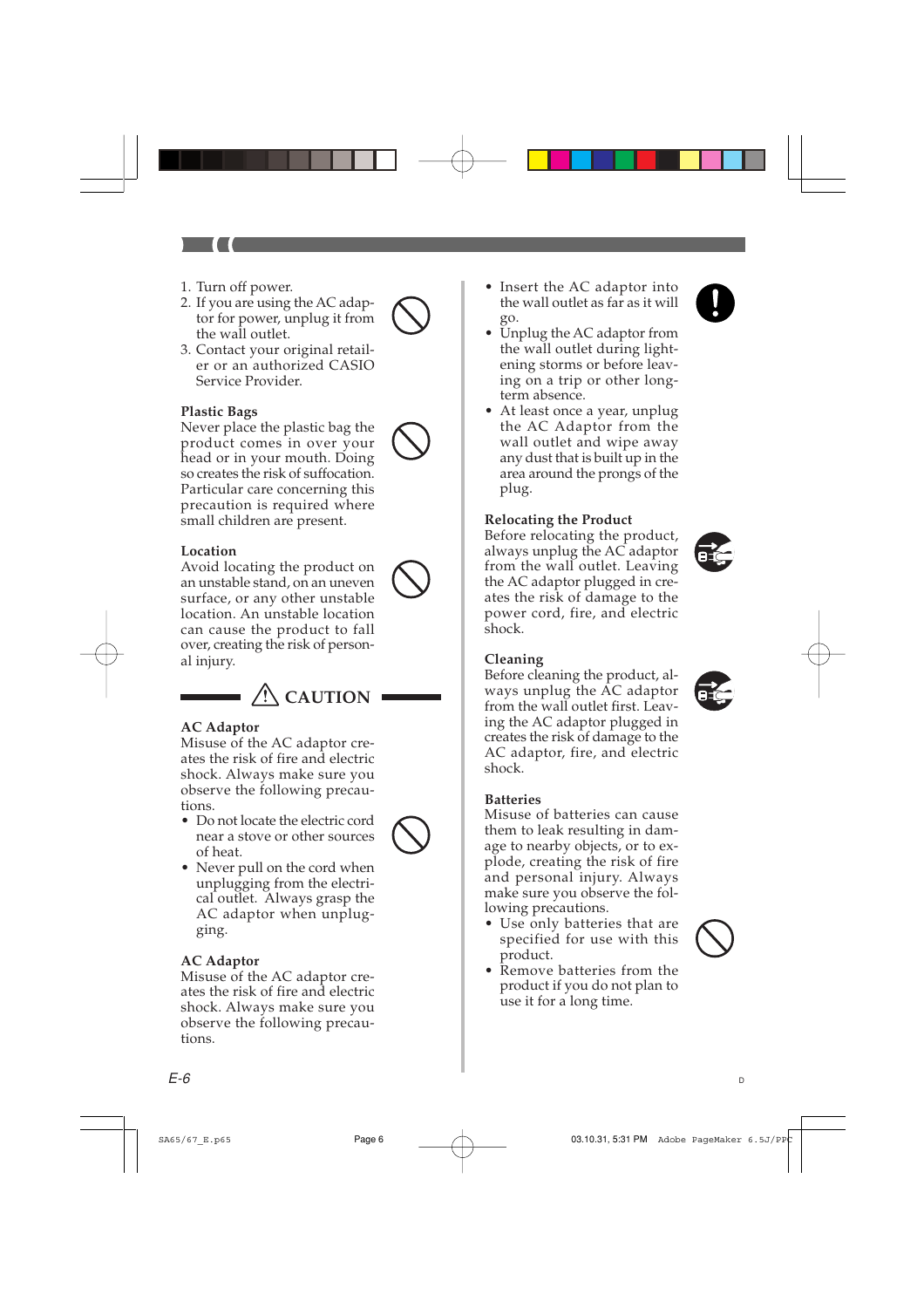#### **Location**

Avoid the following locations for this product. Such locations create the risk of fire and electric shock.



- Areas subject to high humidity or large amounts of dust
- In food preparation areas or other areas subject to oil smoke
- Near air conditioning equipment, on a heated carpet, in areas exposed to direct sunlight, inside of a vehicle parked in the sun, or any other area that subjects the product to high temperatures

#### **Display Screen**

• Never push on the display screen's LCD panel or subject it to strong impact. Doing so can cause the LCD panel's glass to crack, creating the risk of personal injury.

crack or break, never touch the liquid inside of the panel. LCD panel liquid can cause skin irritation.

• Should the LCD panel ever

- Should LCD panel liquid ever get inside your mouth, immediately wash out your mouth with water and contact your physician.
- Should LCD panel liquid ever get into your eyes or onto your skin, rinse with clear water for at least 15 minutes, and then contact a physician.

#### **Sound Volume**

Do not listen to music at very loud volumes for long periods. High volume settings can damage your hearing.



# **Care of your keyboard**

#### **Avoid heat, humidity or direct sunlight.**

Do not overexpose the instrument to direct sunlight, or place it near an air conditioner, or in any extremely hot place.

#### **Do not use near a TV or radio.**

This instrument can cause video or audio interference with TV and radio reception. If this happens, move the instrument away from the TV or radio.

#### **Do not use lacquer, thinner or similar chemicals for cleaning.**

Clean the keyboard with a soft cloth dampened in a weak solution of water and a neutral detergent. Soak the cloth in the solution and squeeze until it is almost dry.

#### **Avoid use in areas subjected to temperature extremes.**

Extremely high or low temperature can cause figures on the LCD screen to become dim and difficult to read. This condition should correct itself when the keyboard is brought back to normal temperature.

#### ❚ **NOTE** ❚

You may notice lines in the finish of the case of this keyboard. These lines are a result of the molding process used to shape the plastic of the case. They are not cracks or breaks in the plastic, and are no cause for concern.

D

 $SAS/67$ \_E.p65 Page 7 Page 7 03.10.31, 5:31 PM Adobe PageMaker 6.5J/P

E-7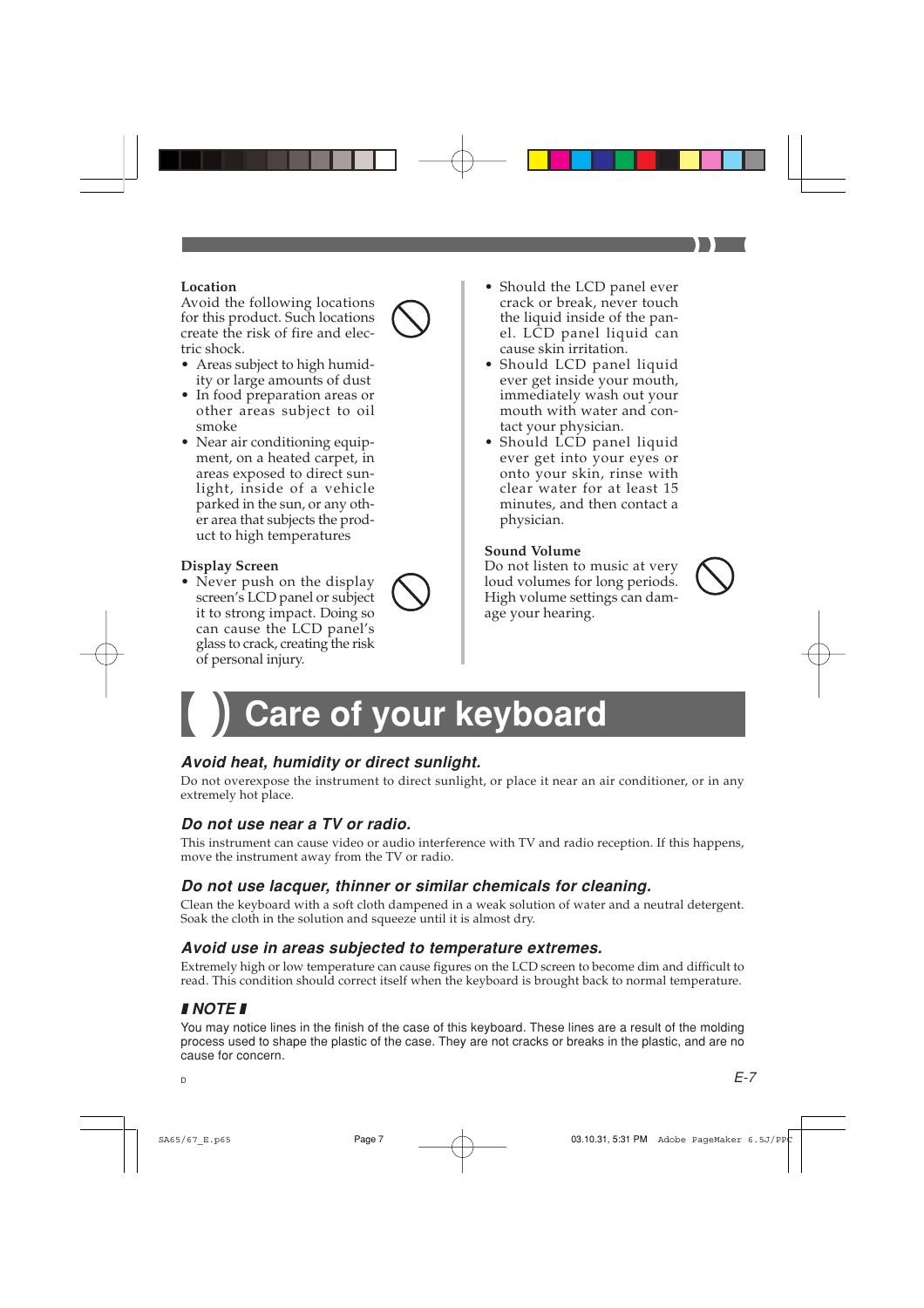# **Power Supply**

The two-way power supply of this keyboard lets you use either batteries or household AC power. Always be sure to turn off power whenever you are not using the keyboard.

## **Battery Power**

Be sure to turn keyboard power off before loading batteries.

### **Battery Replacement**

- **1.** Remove the battery compartment cover.
- **2.** Load five AA-size batteries, making sure their (+) and (–) ends are facing correctly as shown below.



- **3.** Insert the tabs of the battery compartment cover into their holes, and then close the cover.
- Loading batteries while power is turned on will cause the keyboard to malfunction. If this happens, turn power off and then back on again.

### **Battery Life**

Approximately six hours with R6P (SUM-3) manganese batteries (normal temperature and optimum volume setting). Note that battery life can be shortened by playing at high volume or by very cold temperatures.

Any of the symptoms listed below can indicate that battery power is too low. Replace batteries as soon as possible whenever you experience any of the following.

- Dim power indicator
- Low sound volume
- Distorted sound
- Loss of output when playing at loud volume
- Sudden power loss when playing at loud volume
- Sudden output of sound when no keyboard key is pressed
- Output of a tone different from the one that is selected
- Incorrect play of patterns or built-in tunes • Sudden loss of sound output
- Dim display figures
- Dimming of display figures when playing at loud volume

#### E-8

SA65/67\_E.p65 **Page 8** Page 8 03.10.31, 5:31 PM Adobe PageMaker 6.5J/F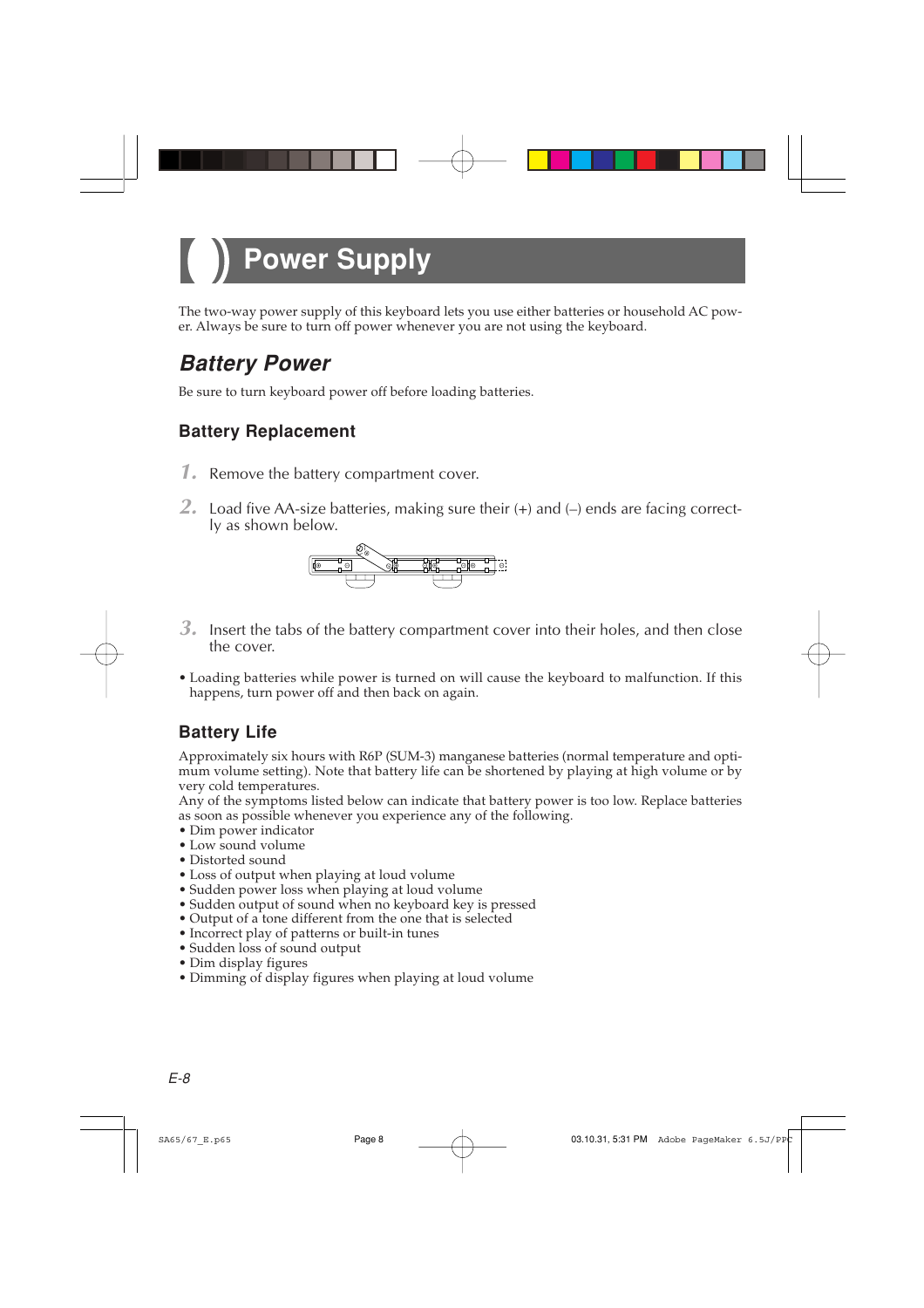

Misuse of batteries can cause them to burst and leak fluid, creating the danger of personal injury, or damage to or discoloration of clothing, furniture, etc. Be sure to note the following important precautions whenever handling batteries.

- Make sure that the (+) and (-) ends of the batteries are facing as indicated by the markings on the keyboard.
- Be sure to remove batteries from the keyboard whenever you do not plan to use it for a long time, such as before going on a trip, etc.
- Never mix batteries of different types.
- Never mix old batteries with new ones.
- Never dispose of batteries by burning them. Never allow the (+) and (–) ends of batteries to become connected to each other, do not try to take batteries apart, and do not expose batteries to heat.
- Remove batteries from the keyboard immediately after they show signs of losing power.
- Never recharge batteries.

# **AC Power**

Use only the AC adaptor model specified for this keyboard.

AC Adaptor Model: AD-1



# **WARNING!**

- Take care to avoid damage to the power cord. Never place heavy objects on the cord and keep it away from heat. A damaged power cord creates the danger of fire and electrical shock.
- Use only the AC adaptor model specified for this keyboard. Use of any other AC adaptor model creates the danger of fire and electrical shock.

## **CAUTION!**

- Always unplug the AC adaptor from the power outlet if you do not plan to use the keyboard for a long time, such as when leaving on a trip, etc.
- When not using the keyboard, turn off power and unplug the AC adaptor from the power outlet.

#### **IMPORTANT!**

- Be sure that keyboard power is turned off before connecting or disconnecting the AC adaptor to it.
- The AC adaptor may become warm to the touch after long-term use. This is normal and does not indicate malfunction.

#### E-9

SA65/67\_E.p65 Page 9 Page 9 03.10.31, 5:31 PM Adobe PageMaker 6.5J/F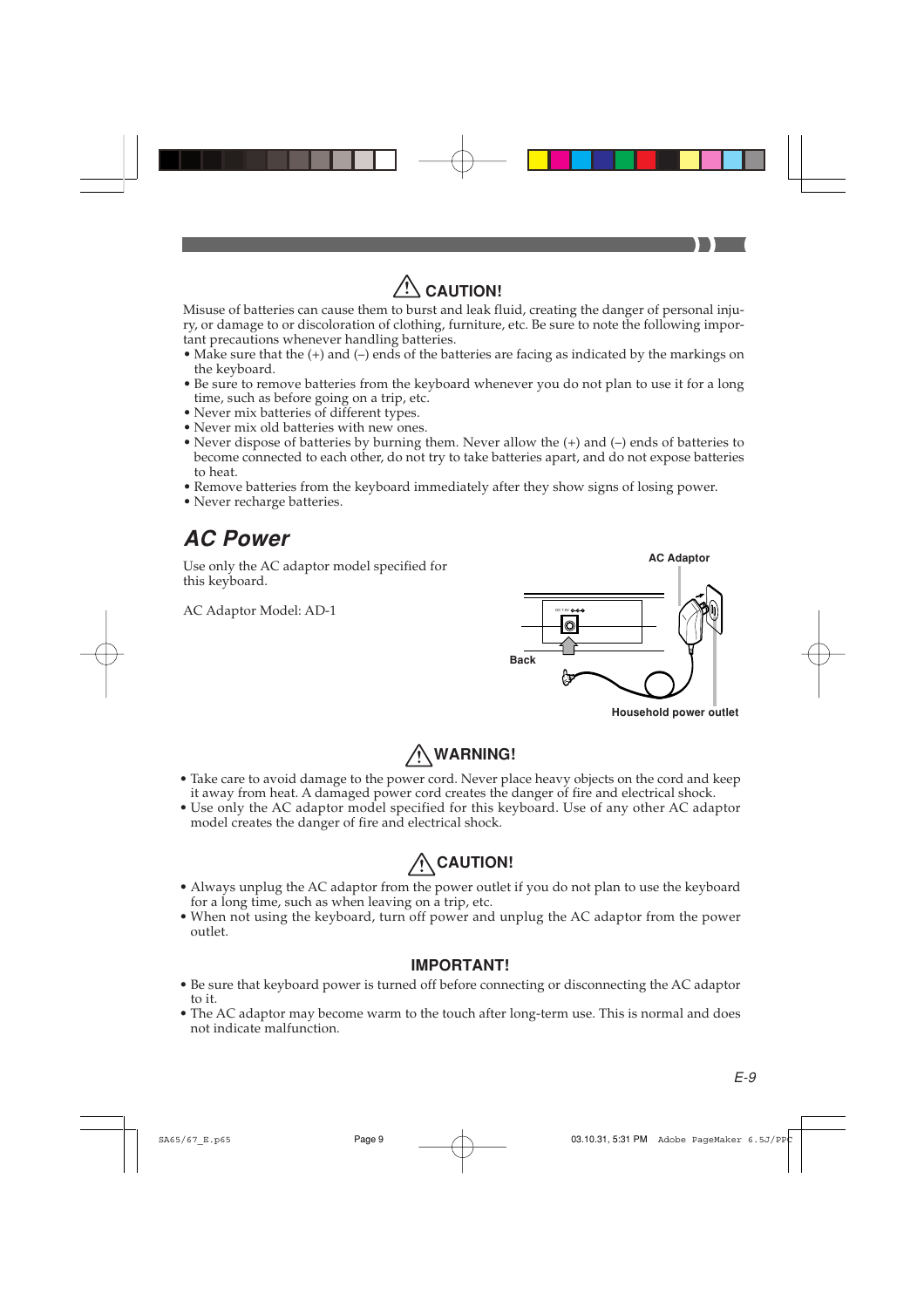

#### ❚ **NOTES** ❚

- The tone "00 PIANO" is always selected whenever you turn on power.
- Volume can be set to a value from 1 to 5. The volume level is always set to 5 whenever you turn on power.
- Whenever you first press either the  $\triangle$  or  $\nabla$  VOLUME button the current setting value appears on the display. Press one of the buttons while the current setting is displayed to actually change the volume setting.



SA65/67\_E.p65 **Page 10 Page 10 CONSERVING PAGE 23.10.31, 5:31 PM** Adobe PageMaker 6.5J/PIC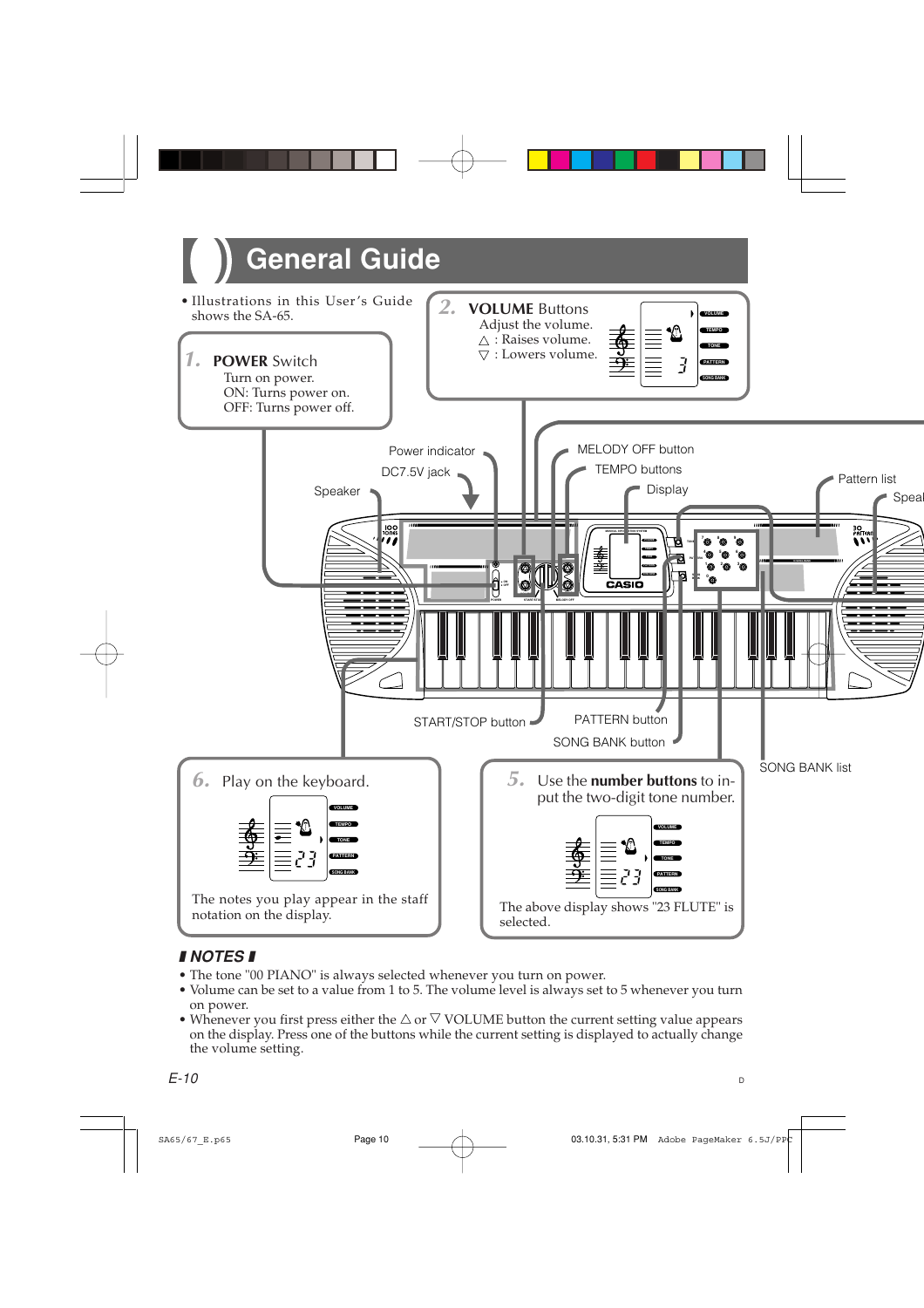

### **Polyphony**

This keyboard can play up to four notes at the same time when there is no pattern or Song Bank tune being played. Even if you press more than four keys, only four notes will sound at the same time.

### **Digitally Sampled Tones**

This keyboard features a number of digitally sampled tones, which are digital recordings of musical instruments. Actually, three recordings are made for each tone, covering the low range, middle range, and high range.

- The point where the key to the left falls in one range and the key to the right falls in a different range is called a "split point." With some tones, you may notice a very slight difference in tone quality or volume between the two keys at a split point. This is an unavoidable result of the sampling process, and does not indicate malfunction of the keyboard.
- The sounds of some tones do not change pitch no matter which keyboard key you press.

E-11

D

 $SAS/67$  E.p65 **Page 11 Page 11 Company Page 11 D3.10.31, 5:31 PM** Adobe PageMaker 6.5J/PIC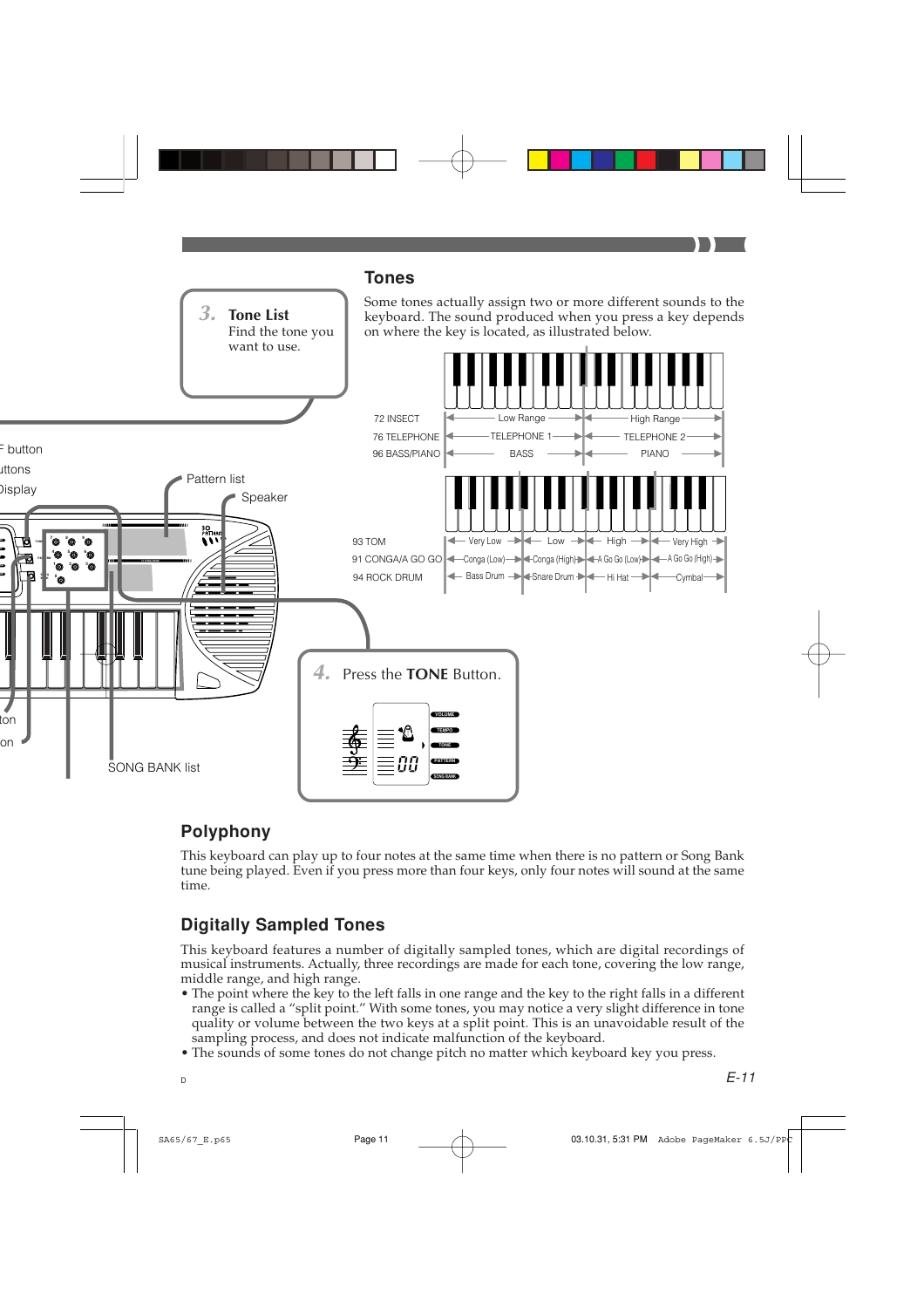



### **Staff Notation Notes**

How notes appear on the display depends on how many keys you press when playing on the keyboard, and whether the MELODY OFF button is on or off when playing a Song Bank tune.

- Pressing One Key
- When you press one keyboard key, the note you play appears in the staff notation.
- Pressing Two or More Keys

| Keys pressed                        | Maximum Number of<br><b>Notes Displayed</b> | Sequence                                                                      |
|-------------------------------------|---------------------------------------------|-------------------------------------------------------------------------------|
| White keys only                     |                                             | All notes appear when played.                                                 |
| Including one or more black<br>keys |                                             | One-by-one starting from low-<br>est note and progressing to<br>highest note. |

• Song Bank Play

Melody notes appear on the display as Song Bank tunes play. Even when the melody is turned on or off using the MELODY OFF button, the length of each melody note is indicated.

E-12

SA65/67\_E.p65 **Page 12** Page 12 13.10.31, 5:31 PM Adobe PageMaker 6.5J/PE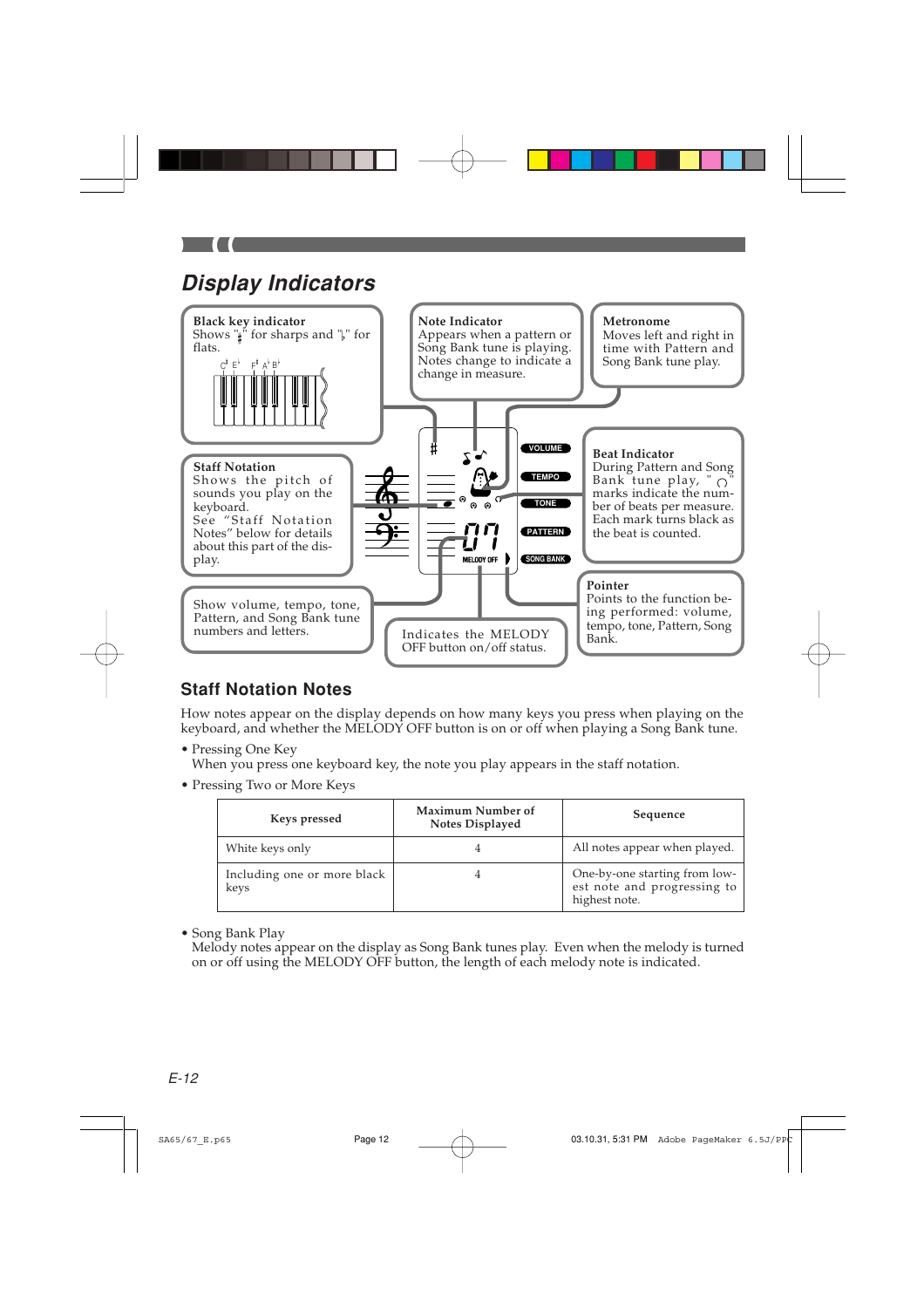# **Playing Patterns**

This keyboard features a total of 30 built-in patterns. There are 10 patterns each under three categories: RHYTHM, FREE SESSION, FUNNY.

RHYTHM: Percussion instrument rhythm patterns FREE SESSION: Automatic chord progressions to match rhythms FUNNY: Unique sound effects Unique sound effects

- **1.** Find the pattern you want to use in the **Pattern List**.
- **2.** Press the **PATTERN** button.



**3.** Use the **numbber buttons** to input the two-digit pattern number.



The above display shows "03 ROCK" is selected.

**4.** Press the **START/STOP** button to start play of the pattern.



**5.** Use the **TEMPO** buttons to adjust the tempo.



**6.** Press the **START/STOP** button to stop play.

#### ❚ **NOTES** ❚

- The tone "00 16BEAT" is always selected whenever you turn on power.
- Input of any value greater than 29 is ignored.
- You can change to a different pattern while a previously selected pattern is playing.

### **Tempo Settings**

- Whenever you first press either the  $\triangle$  or  $\nabla$  TEMPO button the current setting value appears on the display. Press one of the TEMPO buttons while the current setting is displayed to actually change the tempo setting.
- Each press of a TEMPO button changes the setting one step within the range of 1 ( $J = 40$ ) to 16 ( $J =$ 249).
- The tempo is always set to 8 ( $J = 132$ ) whenever you turn on power.

#### E-13

 $SAS/67_E.p65$  Page 13 Page 13 03.10.31, 5:31 PM Adobe PageMaker 6.5J/P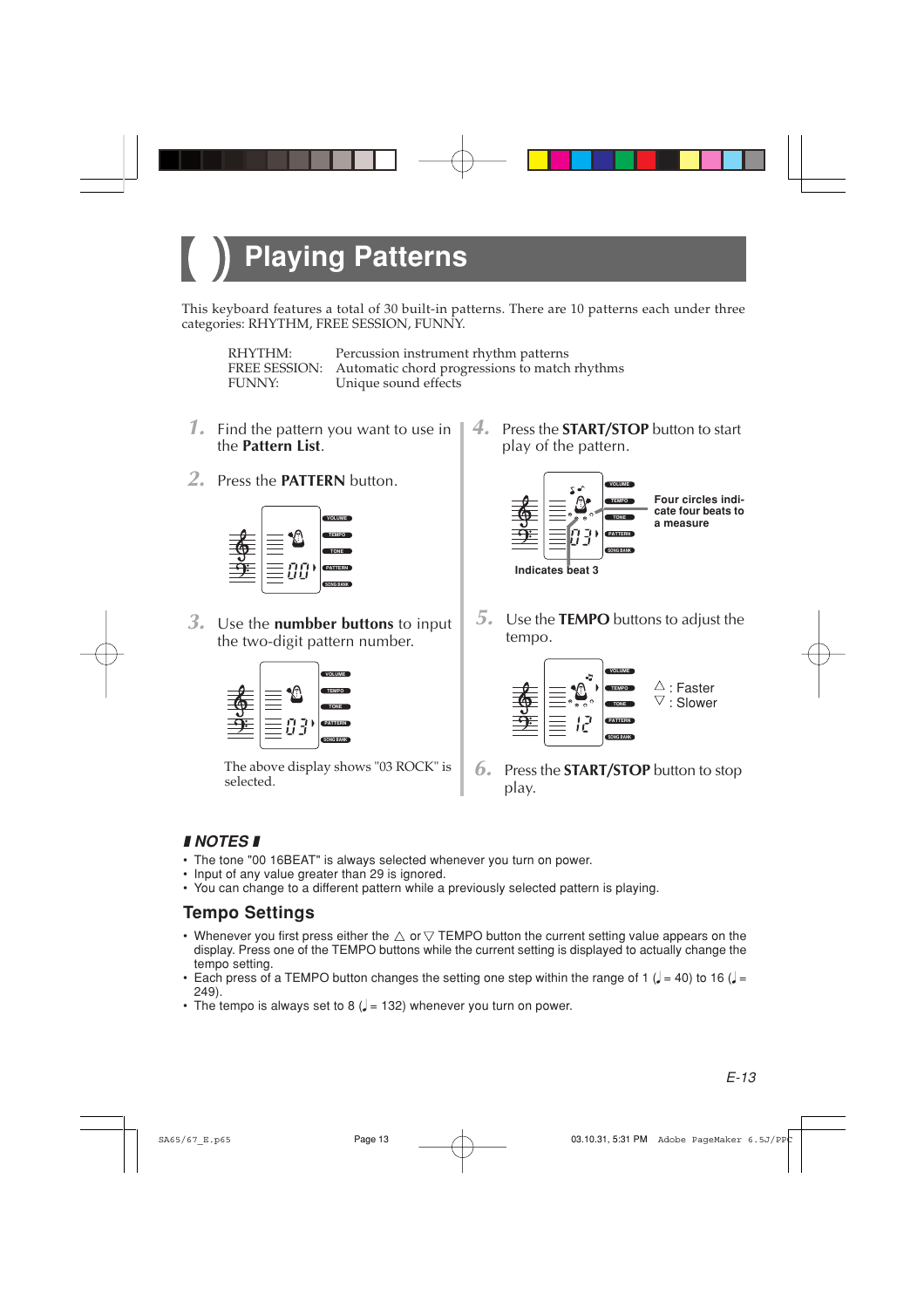# **Using the Song Bank**

You can enjoy simply listening to the 10 built-in Song Bank tunes or you can turn off the melody part and play along on the keyboard.

## **To listen to a Song Bank tune**

- **1.** Find the tune you want to listen to in the **Song Bank list**.
- **2.** Press the **SONG BANK** button.



**3.** Use the **number buttons** to input the two-digit tune number.



The above display shows "06 SILENT NIGHT" is selected.

- **4.** Press the **START/STOP** button to start play of the tune.
	- $\rightarrow$  The tune continues to repeat until you stop it.

**Staff notation (shows melody notes)**



**5.** Press the **START/STOP** button to stop play.

#### ❚ **NOTES** ❚

- Inputting a single digit number (from 1 to 9) in step 3 of the above procedure causes all of the Song Bank tunes to play back in sequence. The indicator " $R_1$ " (all) appears on the display to indicate that all tunes will be played.
- All Song Bank tune play "  $\mathcal{H}$ l is the default whenever you turn on keyboard power.
- Only values in the range of 00 to 09 can be input.
- With the above procedure, playing along on the keyboard does not produce any sound.
- You can change to a different Song Bank tune while a previously selected tune is playing.
- See "Staff Notation Notes" in the General Guide for details on how melody notes appear on the display after you start play in step 4.

#### **Changing the Melody Tone of a Song Bank Tune**

• You can change the melody tone of a Song Bank tune after you start playing it (in step 4 of the above procedure). To do so, press the TONE button and then use the number buttons to input the two-digit number for the tone you want to change to.

E-14

SA65/67\_E.p65 **Page 14** Page 14 03.10.31, 5:31 PM Adobe PageMaker 6.5J/P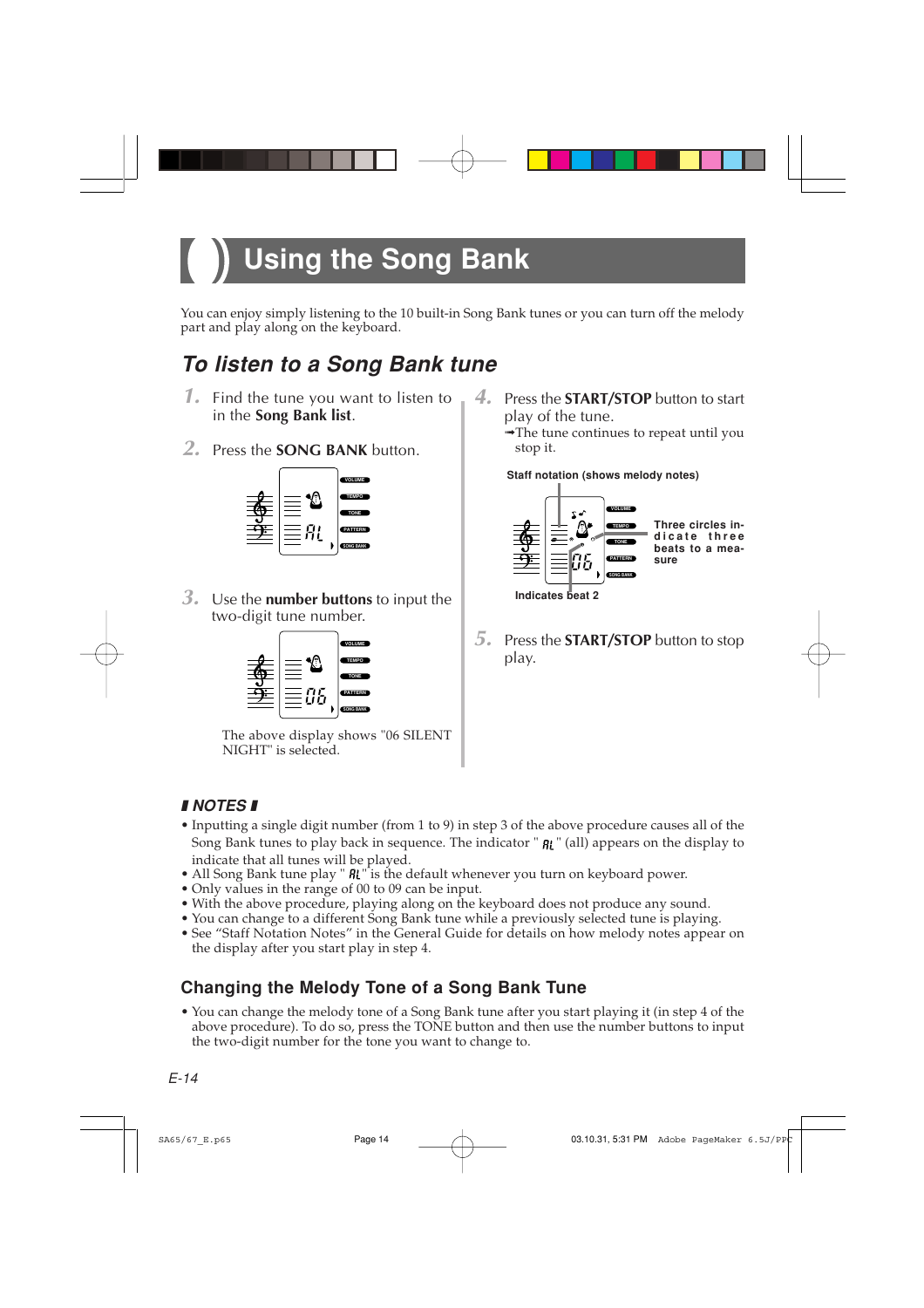

# **To play along with a Song Bank tune**

**1.** Perform steps 1 through 3 under "To listen to a Song Bank tune" to select the tune you want.



**2.** Press the **MELODY OFF** button.



**3.** Press the **START/STOP** button. ➟The keyboard will play an introductory count and then start play the accompaniment part of the tune. The tune continues to repeat until you stop it.

| #          | VOLUME           |
|------------|------------------|
|            | <b>TEMPO</b>     |
| ⊵∘ຈັຈິ     | TONE             |
| ח ד        | PATTERN          |
| MELODY OFF | <b>SONG BANK</b> |

The staff notation shows melody notes.

**4.** Press the **START/STOP** button to stop play.

#### ❚ **NOTES** ❚

- Notes you play on the keyboard along with Song Bank tune accompaniment do not appear on the display.
- The MELODY OFF button is operational only while Song Bank tune play is stopped.
- Pressing the MELODY OFF button while the "RL" (all) indicator is on the display turns off the melody part for all the Song Bank tunes.
- See "Staff Notation Notes" in the General Guide for details on how melody notes appear on the display after you start play in step 3.

### **Changing the Melody Tone of a Song Bank Tune**

You can change the melody tone of a Song Bank tune after you start playing it (in step 2 of the above procedure).

#### **About the pre-tune count**

- Note that the pre-tune count sounds only when the MELODY OFF button is on (melody part is turned off).
- An audible count sounds for a number of beats before a Song Bank tune starts to play.
- The final beat of the count (the last beat before the tune starts to play) is a higher pitch than the other beats. It is indicated in the following example by " $\triangle$ ".
- \* The lengths of the pre-tune counts are also indicated in the musical scores that come with this keyboard.

Example: **VIA ....** Indicates a 3-beat count.

#### E-15

SA65/67 E.p65 **Page 15** Page 15 **Page 15** 03.10.31, 5:31 PM Adobe PageMaker 6.5J/FCC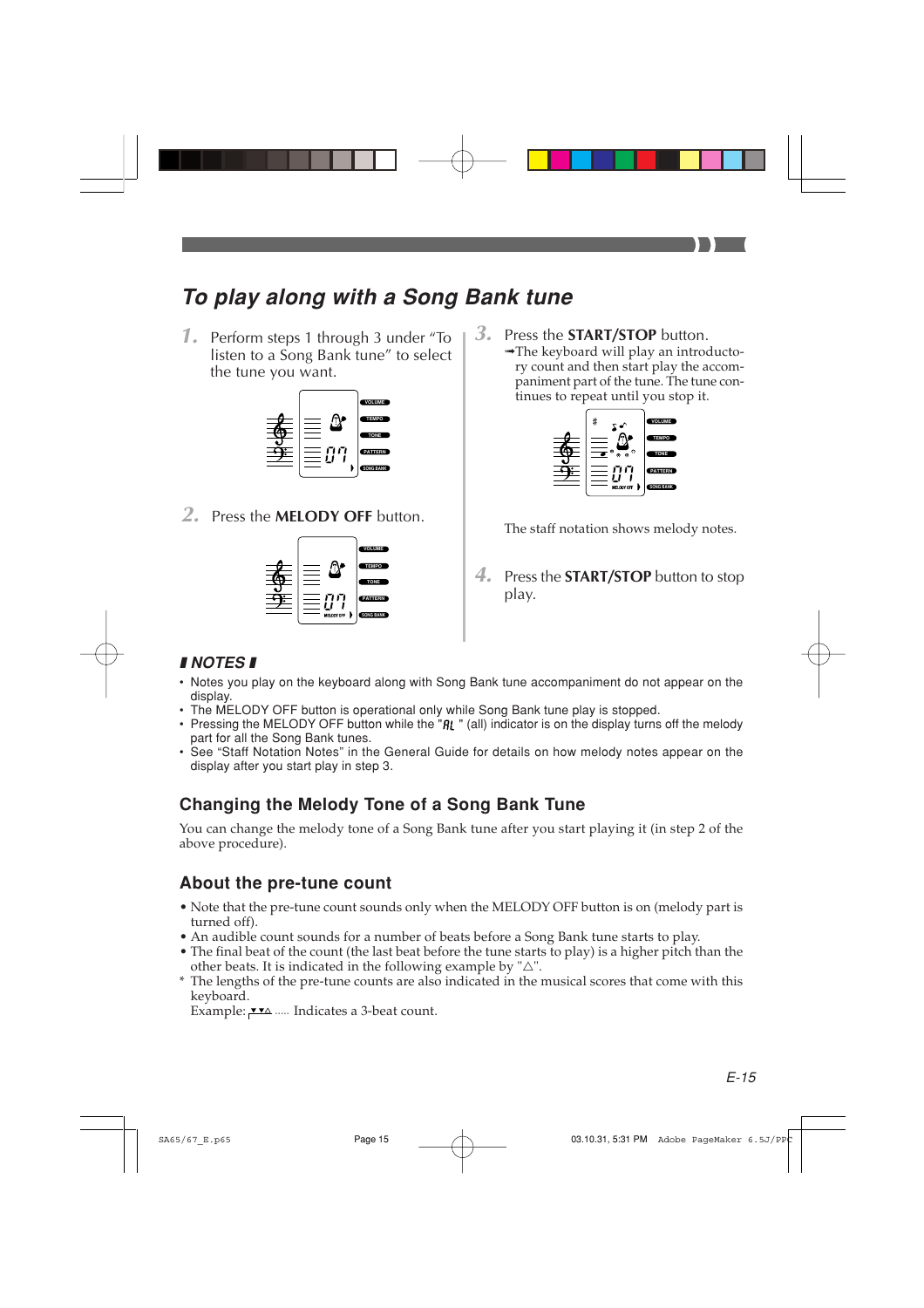# **Troubleshooting**

| Problem                                                                                                                                                                                                                                                                                                                                                                                                                                                               | <b>Possible Cause</b>                        | <b>Action</b>                                                                                                                                                                                       |
|-----------------------------------------------------------------------------------------------------------------------------------------------------------------------------------------------------------------------------------------------------------------------------------------------------------------------------------------------------------------------------------------------------------------------------------------------------------------------|----------------------------------------------|-----------------------------------------------------------------------------------------------------------------------------------------------------------------------------------------------------|
| No sound                                                                                                                                                                                                                                                                                                                                                                                                                                                              | Power supply problem                         | Check the following points.<br>• Make sure the $(+)$ and $(-)$ ends<br>of batteries are facing correctly.<br>• Check for dead batteries.<br>• Make sure the AC adaptor is con-<br>nected correctly. |
| Any of the following symptoms<br>while batteries are being used.                                                                                                                                                                                                                                                                                                                                                                                                      | Dead batteries                               | Replace batteries with new ones or<br>change to AC power.                                                                                                                                           |
| • Dim power indicator<br>• Low sound volume<br>• Distorted sound<br>• Loss of output when playing at loud volume<br>· Sudden power loss when playing at loud volume<br>• Sudden output of sound when no keyboard key is pressed<br>• Output of a tone different from the one that is selected<br>• Incorrect play of patterns or built-in tunes<br>· Sudden loss of sound output<br>• Dim display figures<br>• Dimming of display figures when playing at loud volume |                                              |                                                                                                                                                                                                     |
| Staff notation notes appear one-<br>by-one when keyboard keys are<br>pressed simultaneously                                                                                                                                                                                                                                                                                                                                                                           | Simultaneous play of<br>white and black keys | No action necessary                                                                                                                                                                                 |

# **Specifications**

| Keyboard:               | 37 keys, 3 octaves (mini-size) | <b>Power Supply:</b> Two-way |                                                              |
|-------------------------|--------------------------------|------------------------------|--------------------------------------------------------------|
| Polyphony:              | 4 notes maximum                |                              | • Five AA-size batteries                                     |
| Tones:                  | 100                            |                              | Battery Life: Approximately six                              |
| Patterns:               | 30 (RHYTHM, FREE SESSION,      |                              | hours on R6P (SUM-3) manga-                                  |
|                         | FUNNY)                         |                              | nese batteries                                               |
| Song Band:              | 10 tunes; melody off           |                              | • AC Adaptor (AD-1)                                          |
| Tuning:                 | Fixed; $A4 =$ approx. $442Hz$  |                              | Power Consumption: 7.5V <del>--</del> 2.3W                   |
| Speakers:               | Two; 8.0cm (output: 0.5W +     |                              | <b>Dimensions:</b> $65.0(W) \times 21.1(D) \times 7.4(H)$ cm |
|                         | 0.5W                           |                              | $(25^5/\,8 \times 8^5/\,16 \times 2^{15}/\,16}$ inch)        |
| <b>Input Terminals:</b> | AC adaptor (7.5V DC)           | Weight:                      | Approximately 1.6kg(3.53lbs)<br>(without batteries)          |

*• Design and specifications are subject to change without notice.*

E-16

SA65/67\_E.p65 Page 16 Page 16 03.10.31, 5:31 PM Adobe PageMaker 6.5J/PPC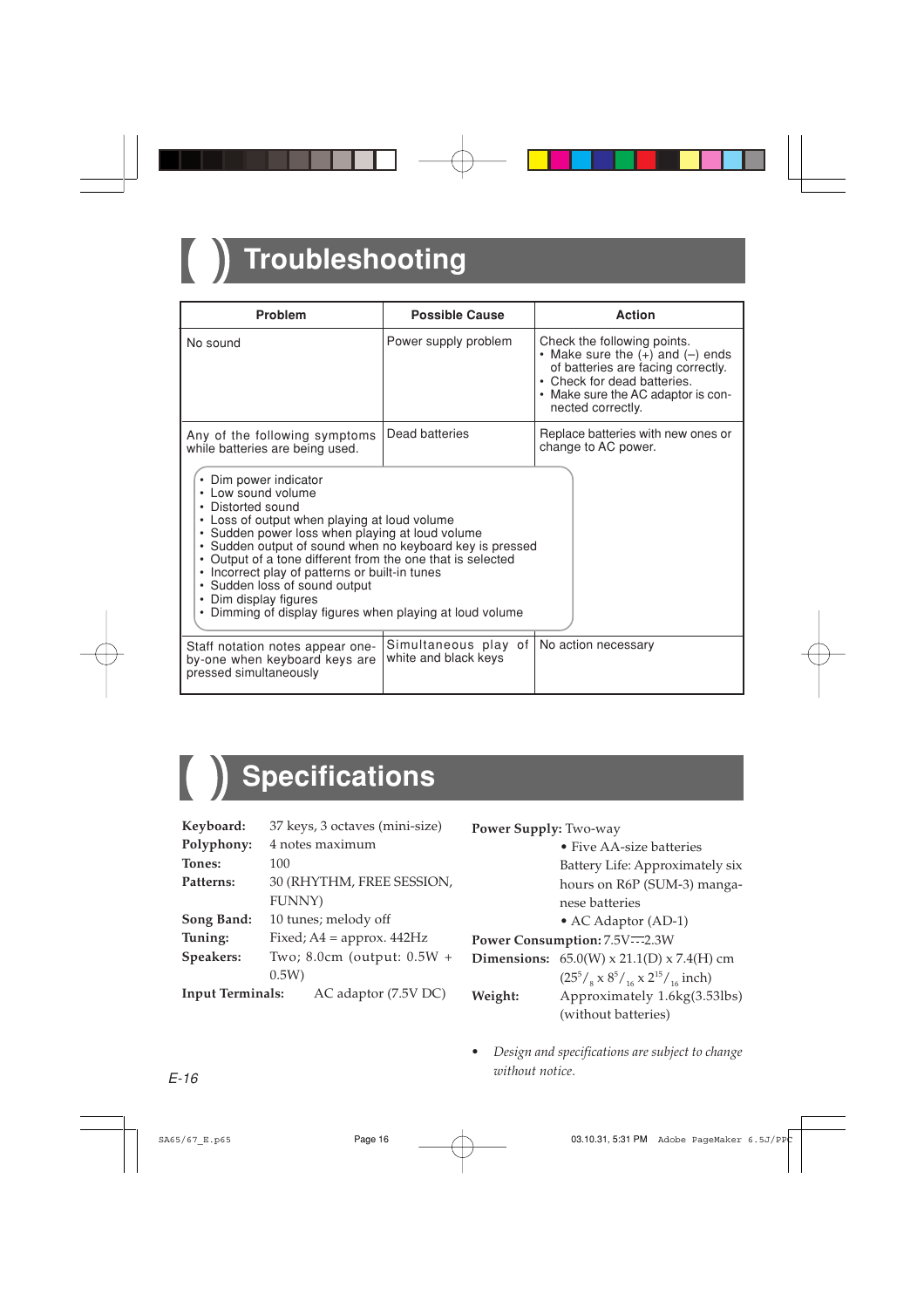| ▊▊▊▊▊▊▊▁▏ <sup>▁</sup> ▏▁▕▊▊▐▊▊▊▊▊▊▊▊▌▏▏                                              |  |
|---------------------------------------------------------------------------------------|--|
|                                                                                       |  |
|                                                                                       |  |
|                                                                                       |  |
|                                                                                       |  |
|                                                                                       |  |
|                                                                                       |  |
|                                                                                       |  |
|                                                                                       |  |
| $\mathsf D$<br>03.10.31, 5:31 PM Adobe PageMaker 6.5J/PPC<br>Page 17<br>SA65/67_E.p65 |  |